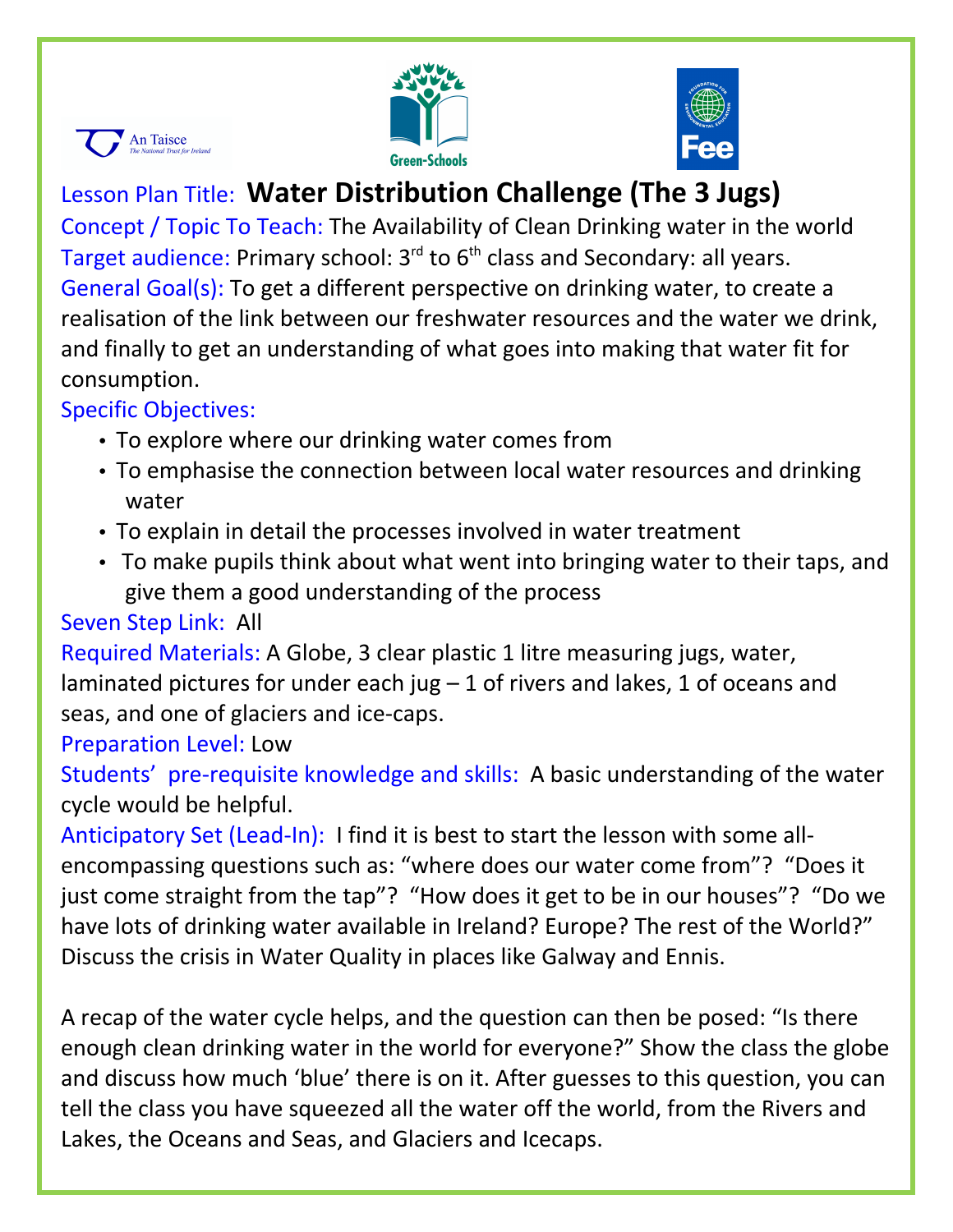





### Step-By-Step Procedures:

- 1. This is a bit of fun and very visual and sometimes no-one gets it right! It might be good to mention this before you start so they don't feel too bad if they get it wrong.
	- a. Measurements are 975 ml in oceans,
	- b. 24 ml locked in glaciers, permafrost, and snow etc.,
	- c. 1 ml freshwater in rivers and lakes (mostly lakes very little in rivers)
- 2. You could start with reminding them of the **water cycle** before you do this activity it will get them starting to think where all the water is.

### Closure:

I often combine this talk with other water talks, but when I am finishing up about the treatment aspect I re-cap by saying: "so if you leave your tap running, remember that the water had to fall as rain on the mountain, come down as part of the river, get sucked in to the treatment plant, cleaned in the various ways, pumped up to a reservoir/ water tower, then piped to your house before being stored, then isn't it a waste just let it run away down the sink after all that". So the whole talk is just designed to get a better appreciation of water, the journey it makes to our taps and the effort that goes into getting it clean.

## Continuation:

- 1. A good visual representation of how much water we use everyday:
	- a. Collect 2 one litre jugs (or you can use clear plastic lemonade bottles with the top cut of and just have one measuring jug, it's cheaper and you are reusing everyday item!)
	- b. One 100 ml measuring jug
	- c. vegetable oil
	- d. blue food colouring.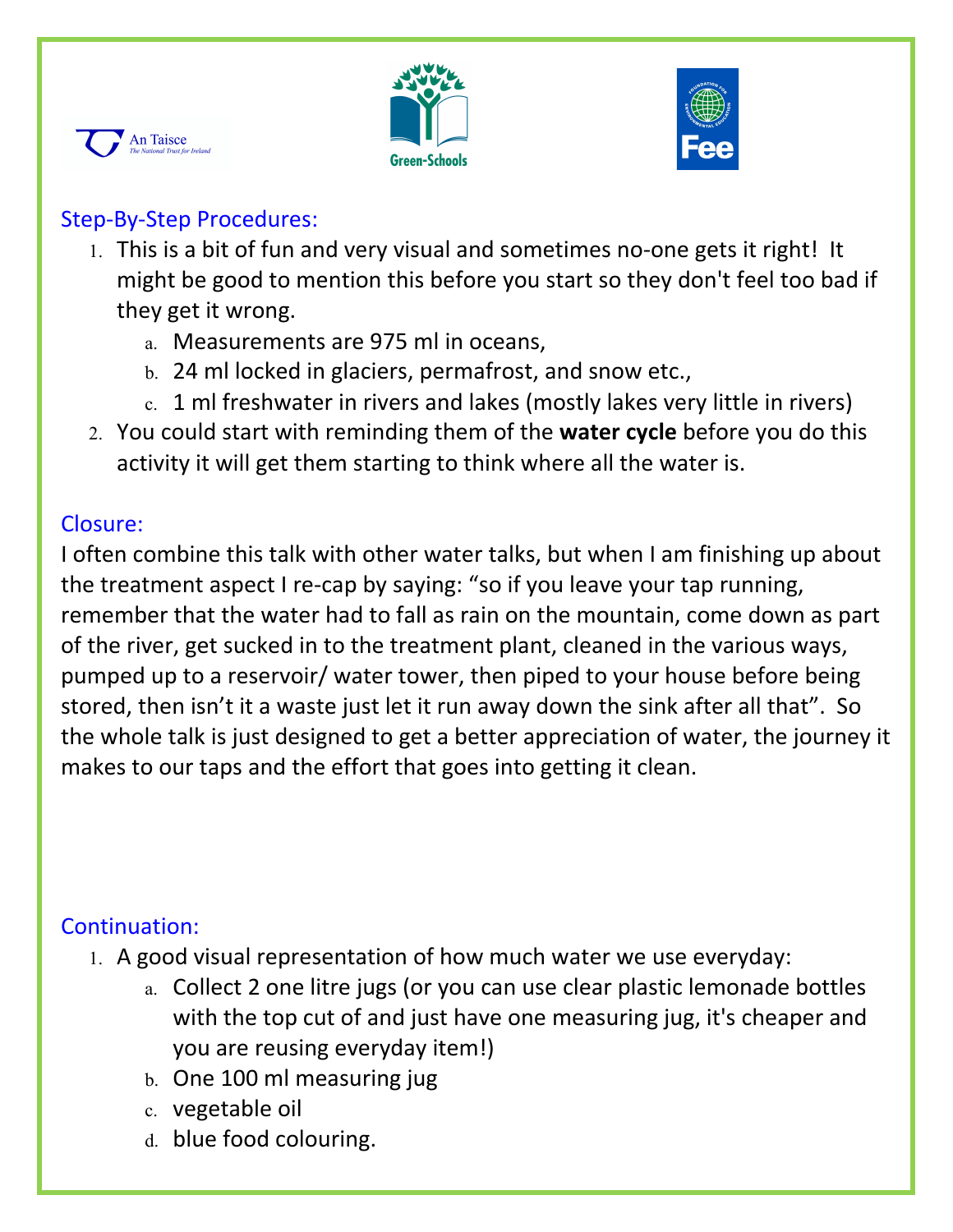



- e. In one bottle pour in 970 ml of tap water, add a drop or two of blue food colouring in it and tell them this is the ocean part of the world's water distribution. Now pour in 30 ml of vegetable oil, this should sit on top of the water. You can tell them this is freshwater portion (even though not totally true as it is less but I doubt if it will work with less, too hard to see)
- f. Now you get the kids to add water to the other bottle according as to how much water they use everyday:
	- i. Taps 120 ml

**An Taisce** 

- ii. Shower 210 ml
- iii. Bath 90 ml
- iv. Toilet leak 50 ml
- v. Dishwasher 30 ml
- vi. Washing machine 220 ml
- vii. toilet flush 280 ml
- g. Now you can put the jugs or bottles next to each other and they can see the difference. I would say this experiment could be really good if you ask the teacher before hand to get the children to fill in a water diary for a day so they can have a realistic figure of how much water they use every day.
- 2. You can also get them thinking about wasted water, if there is a tap in the classroom you can put a jug underneath and get the tap dripping, let them take a guess how much water is collected in the jug at the end of the session and then just leave it on for the duration, you can even turn it into a competition for them and give them a prize at the end.
- 3. You can also get them thinking about water use in the past and in the developing world, availability less, they used to (and still do) have to carry water from a source away from their house. After you do the activity on water use you can ask them to guess how much this water weighs  $(1$  liter = 1 kilogram = 2.2 lbs) and then see would they be willing to carry this amount